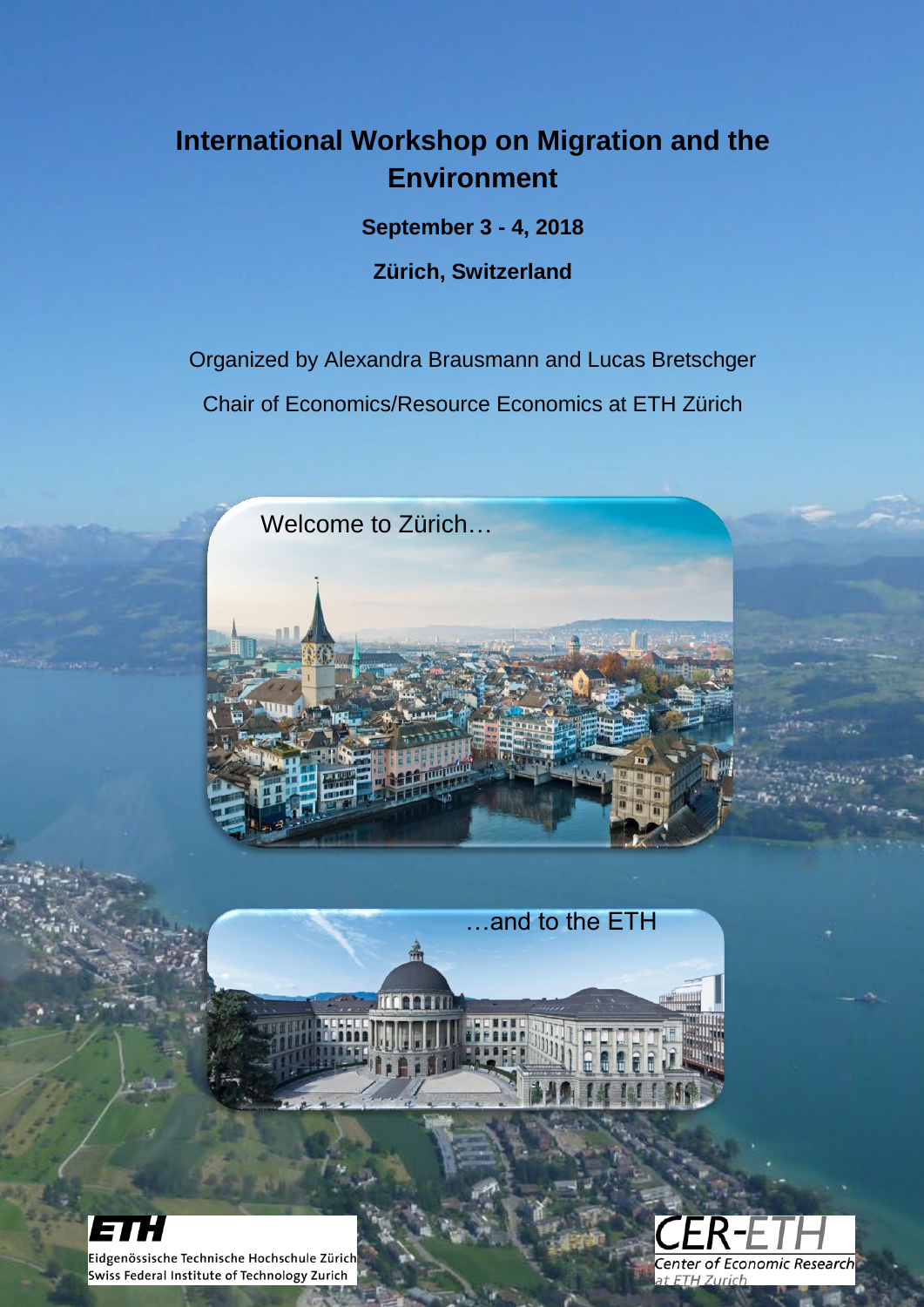### **Villa Hatt** Freudenbergstrasse 112, 8044 Zurich



We strongly recommend using public transport; it is fast, comfortable and efficient. Tickets can be purchased at ticket machines at any station (Euros and credit cards are accepted).

### From the airport

*Option 1*: Take tram no. 10 to the "Seilbahn Rigiblick" stop (25 min). Then take the cable-railway to the "Rigiblick" top station (about 5 min). Walk to Villa Hatt (3 min).

*Option 2*: Take a train to "Zurich HB" station (about 10 min), then…

From Zurich main train station ("Zurich HB")

Take tram no. 10 to the "Seilbahn Rigiblick" stop (9 min). Then take the cable-railway to the "Rigiblick" top station (about 5 min). Walk to Villa Hatt (4 min).





131: Eidgenössische Technische Hochschule Zürich<br>Swiss Federal Institute of Technology Zurich j